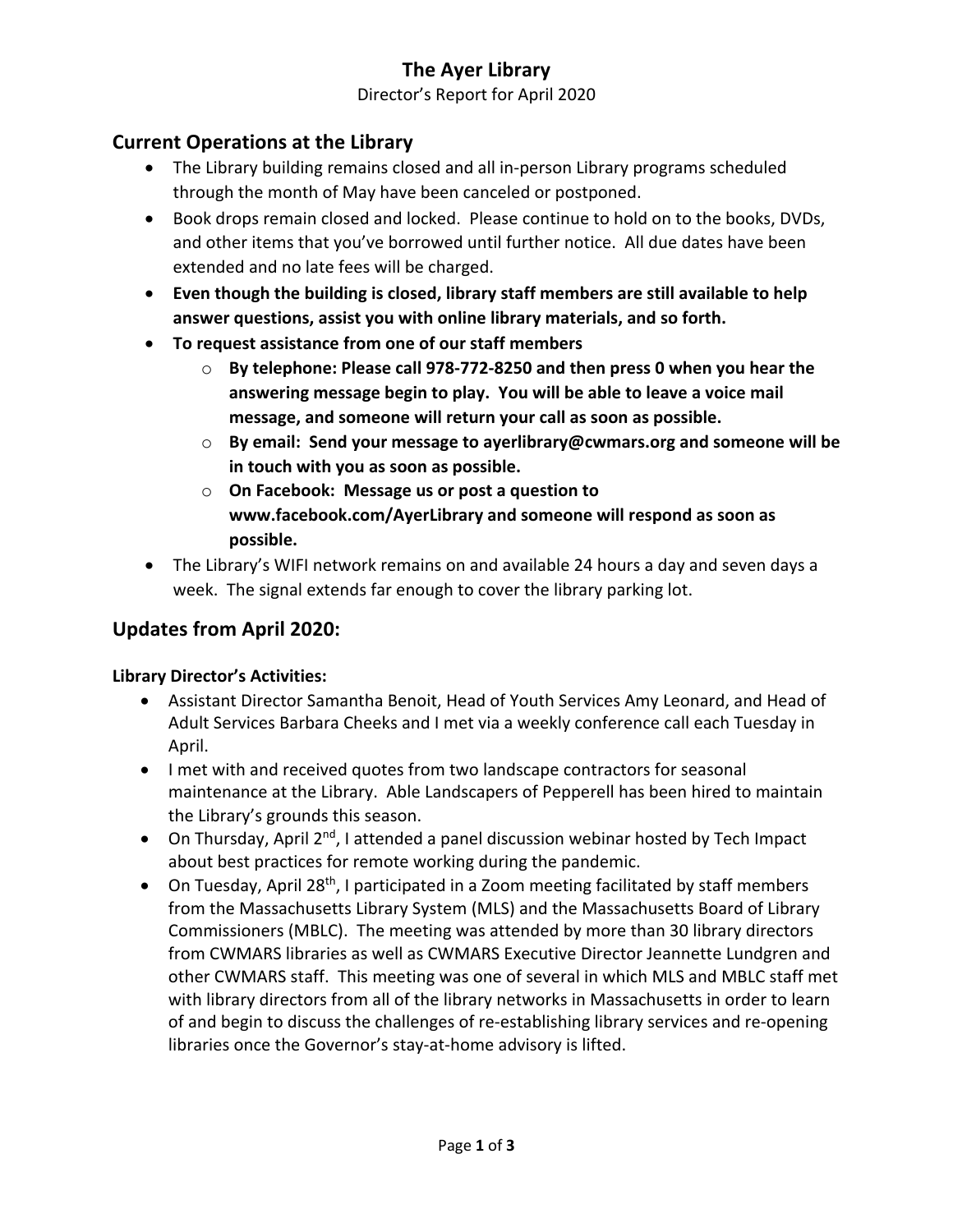# **The Ayer Library**

### Director's Report for April 2020

• I continued to work on upgrading or replacing the last of the old Windows 7 PCs with new computers we purchased earlier in the year. I am also periodically running software updates on the current PCs in the building.

### **Library Operations:**

- Samantha, Amy, and Barbara checked in with the rest of the staff on a regular basis and kept them engaged with weekly projects and tasks that could be done from home. Some of the work included:
	- $\circ$  Reading book reviews and building shopping carts of book titles to purchase once we can receive and process physical books again.
	- o Adding content to the Library's website and to the Facebook page.
	- o Ordering eBooks and eAudiobooks for the Library's OverDrive digital collection.
	- o Trying the RB Digital platform and app and its associated collections of audiobooks, digital comics, concert videos, and Acorn TV which features popular programming from the United Kingdom. Based on this trial, we decided to add RB Digital to our collection of online resources.
	- o Recording and producing video storytime programs to post on the Library's Facebook page and creating a safe invite-only Ayer Storytime Facebook Group.
	- $\circ$  Locating and sharing links to free video programming hosted by other libraries and educational institutions.
	- o Coming up with ideas for small challenges that we can encourage patrons to try at home. Such challenges and games will – if all goes according to our everevolving plan – be integrated into a software package called Beanstack that we originally purchased to use with our summer reading programs but which we hope to now use for "stay at home" time as well!
	- o Researching how other libraries are responding to this crisis and beginning to compile information about how best to address issues such as handling physical materials safely.
- Since we continue to receive magazines, back-ordered books, and new release DVDs, individual staff members have visited the library every so often to begin cataloging and processing these items.
- The April meeting of the Library's Board of Trustees was canceled.

### **Library Maintenance:**

- On April  $2^{nd}$ , MassCor Industries delivered and installed our new custom-made Children's Circulation desk.
- Henry Renaud of Renaud Electrical visited the library on April  $10<sup>th</sup>$  to begin to install cabling to allow us to add power, internet, and telephone connections to the new Children's Circulation Desk.
- On Tuesday, April 14<sup>th</sup>, Jim Thyne of American Energy Management (AEM) and I worked with CWMARS' IT staff to successfully integrate the new HVAC control system-installed